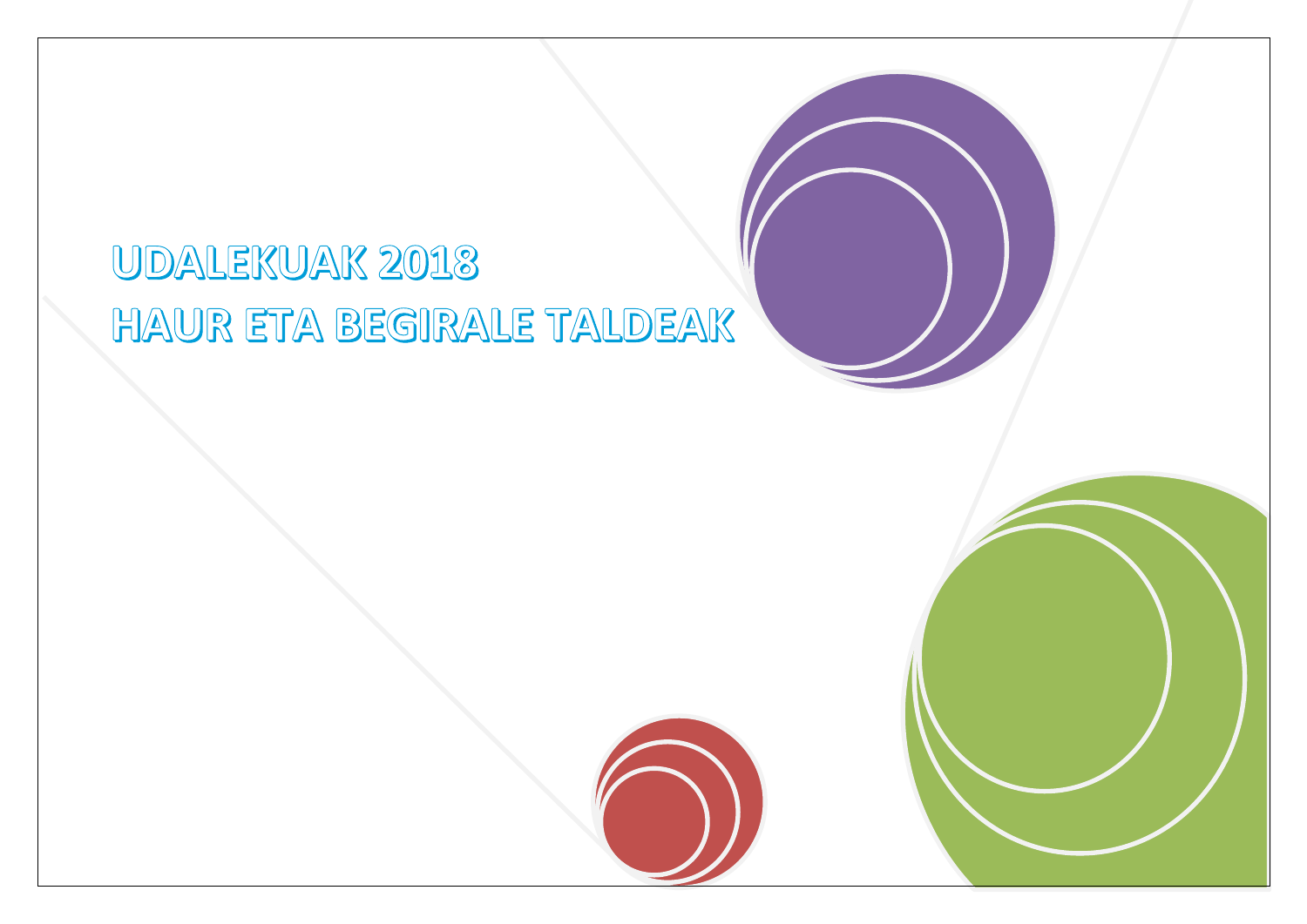#### **HH3 1. HAMABOSTALDIA**

**HH3\_1.hamabostaldia: NAIARA GARCIA** AIALA CASTRO LIZASO AIARA ZUAZNABAR ROTETA AMETS AZPIAZU SAENZ JARE FERNANDEZ ELBERDIN MARTIN GONZALEZ MARTIN NAHIA AGUIRREGOITIA DE SOUSA NOAH ELLENRIEDER GOIKOETXEA ORGI IRAZUSTA JUANES

**HH3\_1.hamabostaldia: AINHOA TXAPARTEGI** AIMAR SISTIAGA ARRIOLA ARITZ PALOMO IGLESIAS HAIRA KORTAJARENA ETXEBESTE JUNE SANCHEZ TOLOSA LARRAITZ MARICHALAR LEKUONA LIHER ERAUNTZETAMURGIL LERTXUNDI LILI ARAGON HERNANDEZ UXUE ITURRIA SUBERBIOLA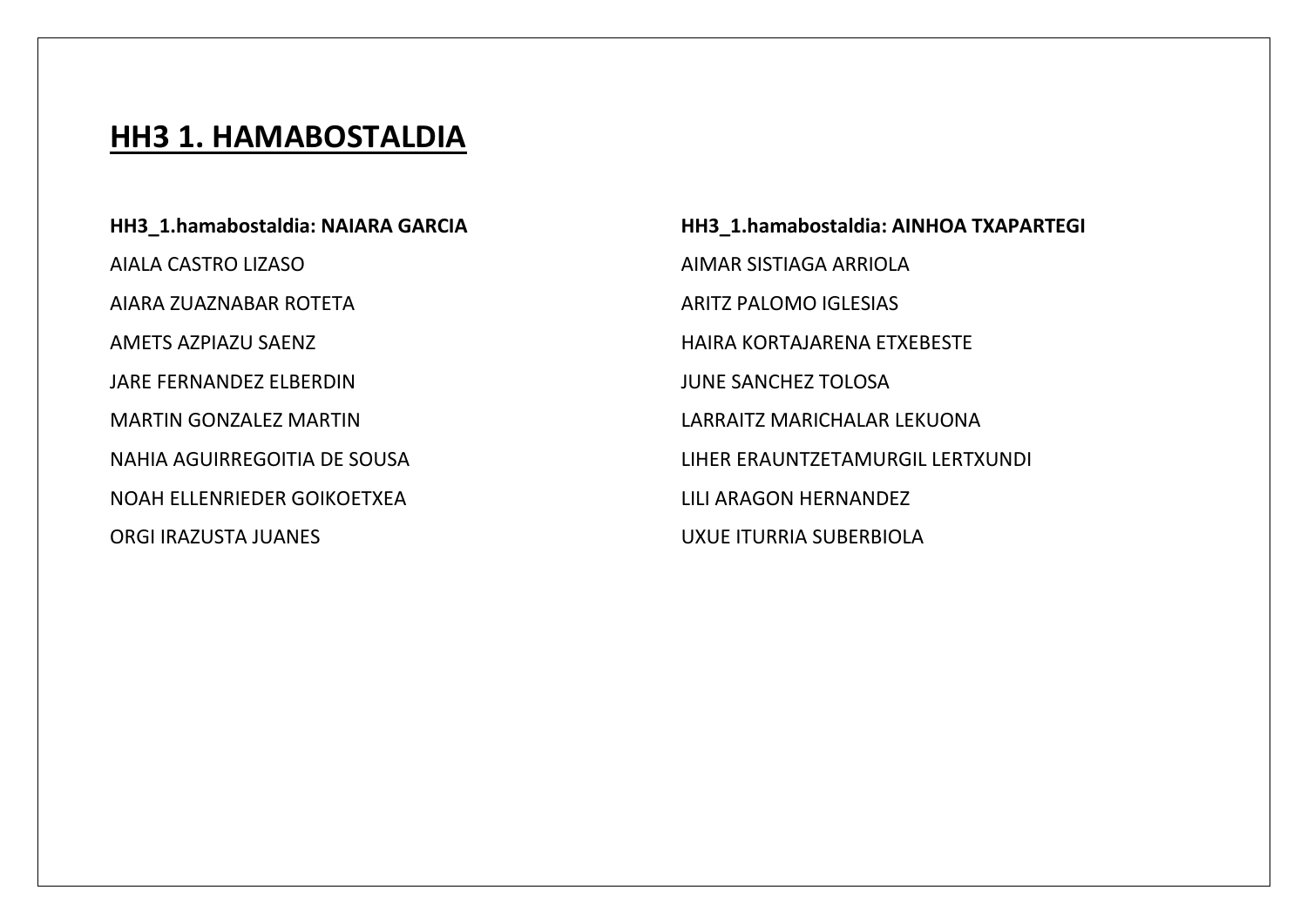### **HH3 HILABETE OSOA**

#### **HH3\_ hilabete osoa: MIKEL GONZALEZ**

ALIZE ARNAIZ ERRANDONEA

ARITZ MITXELENA ARBELAITZ

EKHI ARREGI MAYOZ

ELENE ARNAIZ ERRANDONEA

IYAAS HOSSAIN PUSHON LUKA FERNANDEZ PASCUAL NIKOLE ARNAIZ ERRANDONEA

PAUL ARISTIZABAL TEIFDA UNAX SARRIEGI MADARIAGA **HH3\_ hilabete osoa: MIRARI URDAPILLETA**

EIANDE GOÑI PRIETO

EKAI IRAZUSTA OSTOLAZA

EKHI LARRAÑAGA MENDIZABAL

IKER PORTU ARBELAITZ

IRAITZ ZAPIRAIN ROIG

IZAR RODRIGUEZ PEREZ DE SAN ROMAN

LIBE GAJATE SALABERRIA

MAGALI LIZARRALDE GALARDI

**HH3\_ hilabete osoa: ENARA MUGARZA**

ANER OLAIZ ALBIZU

ANER SANTOS PUYADENA

ARIANE DIAZ DE MENDIBIL RODRIGUEZ

ENEKO ETXEBESTE CRUZ

HEGOA HAMEL ODRIOZOLA

IBAI RODRIGUEZ PEREZ DE SAN ROMAN

JARE OSTOLAZA ALZISKUETA

UXURI GOROSTIDI ESKUDERO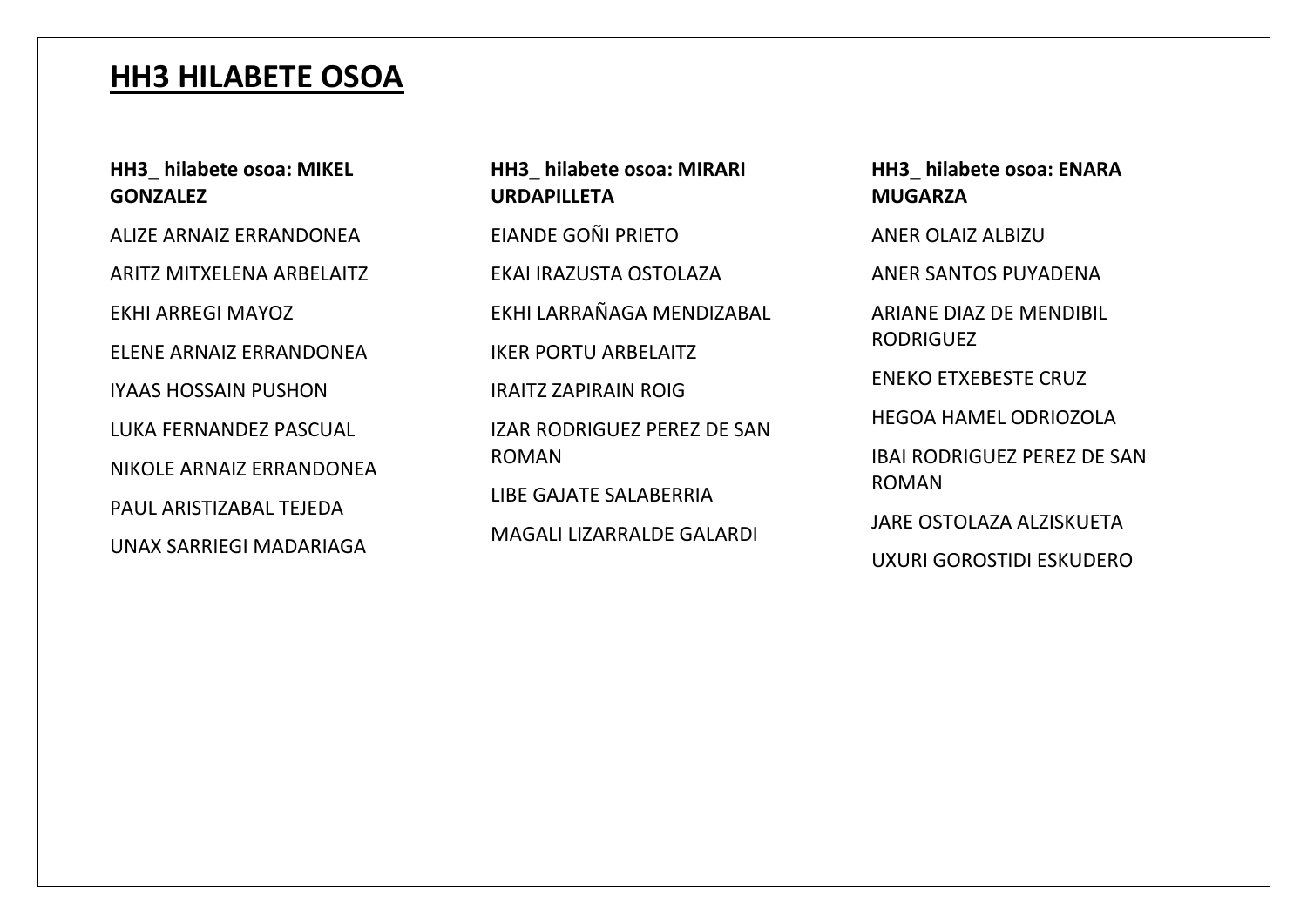### **HH4 1. HAMABOSTALDIA**

HH4\_1.hamabostaldia: MADDI SARASOLA/OIER MUGARZA

**ARATZ IBARGUEN PALOMO** 

ARENE GARRIDO ASTARBE

**CLAIR DAVIS ARBELAITZ** 

ENERITZ MARITXALAR IRASTORZA

JAKES ETXEBESTE SALABERRIA

**JUNE UNANUE AMEZTOY** 

**MALEN GARBIZU SAN SEBASTIAN** 

MALEN OIARBIDE GURRUTXAGA

MALEN VALLEJO MORENO

**MANEX LARRAYA NOGUERA** 

MARI SARASOLA GARRIDO

**NORA GARRIDO MEDRANO** 

OIHAN DIAZ BERROCAL

**UDANE GOYA BERROETA** 

XUHAR LARRETXEA MUJIKA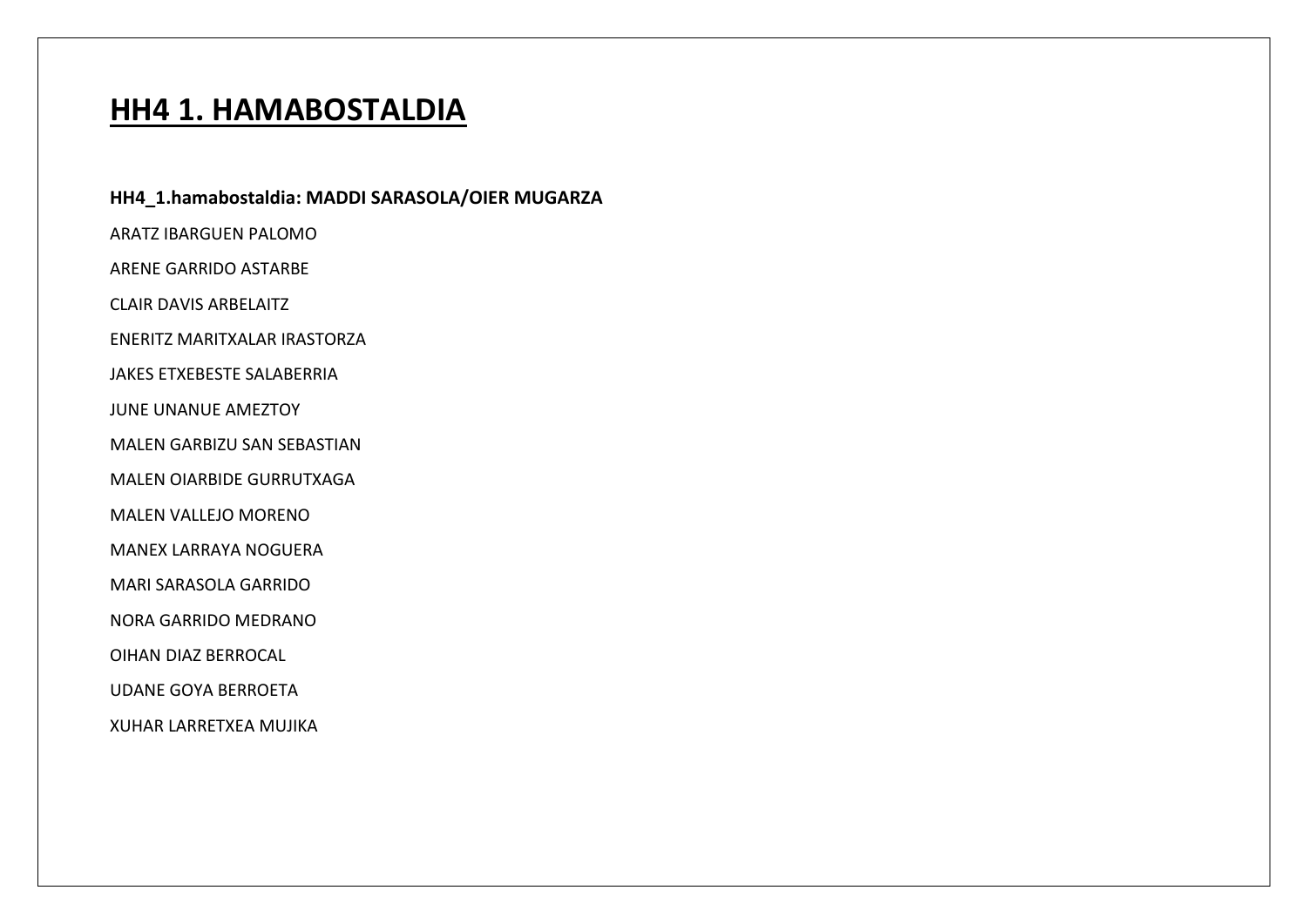#### **HH4 HILABETE OSOA**

**HH4\_hilabete osoa: ANE OYARZABAL/AINARA ALBERRO** AIMAR DANOUGH RODRIGUEZ AINITZE EIZAGIRRE TELLECHEA ALAIN IBARGUEN GALLASTEGI EKAITZ REBOLLO ZUBILLAGA EKHI ARANA SAN PELAYO HEGOI AIZPURUA MARTINEZ LANDER LASA FERNANDEZ LUBNA AHMED ABDRRAHMAN MALAK EL BOUCHE MANEX DEL TESO OLAIZOLA MARTIN IRIGOIEN GONZALEZ UNAX INCIARTE ECEIZA YUL DAVIS EZQUERRO

#### **HH4\_ hilabete osoa: MIKEL URDAMPILLETA/GOIURI ARZALLUS**

ADEI JUANTORENA OIARZABAL

AIMAR HUARTE DIEZ

AITZOL DEL TESO OLAIZOLA

ALAIA INTXAUSTI PERRY

EMILIANA CHAVARRIA CATAÑO

IAN FERNANDEZ LOPEZ

IRAITZ BEREBIDE SARMIENTO

JARE IRAGORRI LEONET

NAROA DESCARGA GALLASTEGI

PERU SAN JOSE PEÑIL

TELMO LASA GUIMON

UNAX ARRASTUA LEKUONA

UXUE JUARISTI SANCHEZ

VIOLETA ROSTAS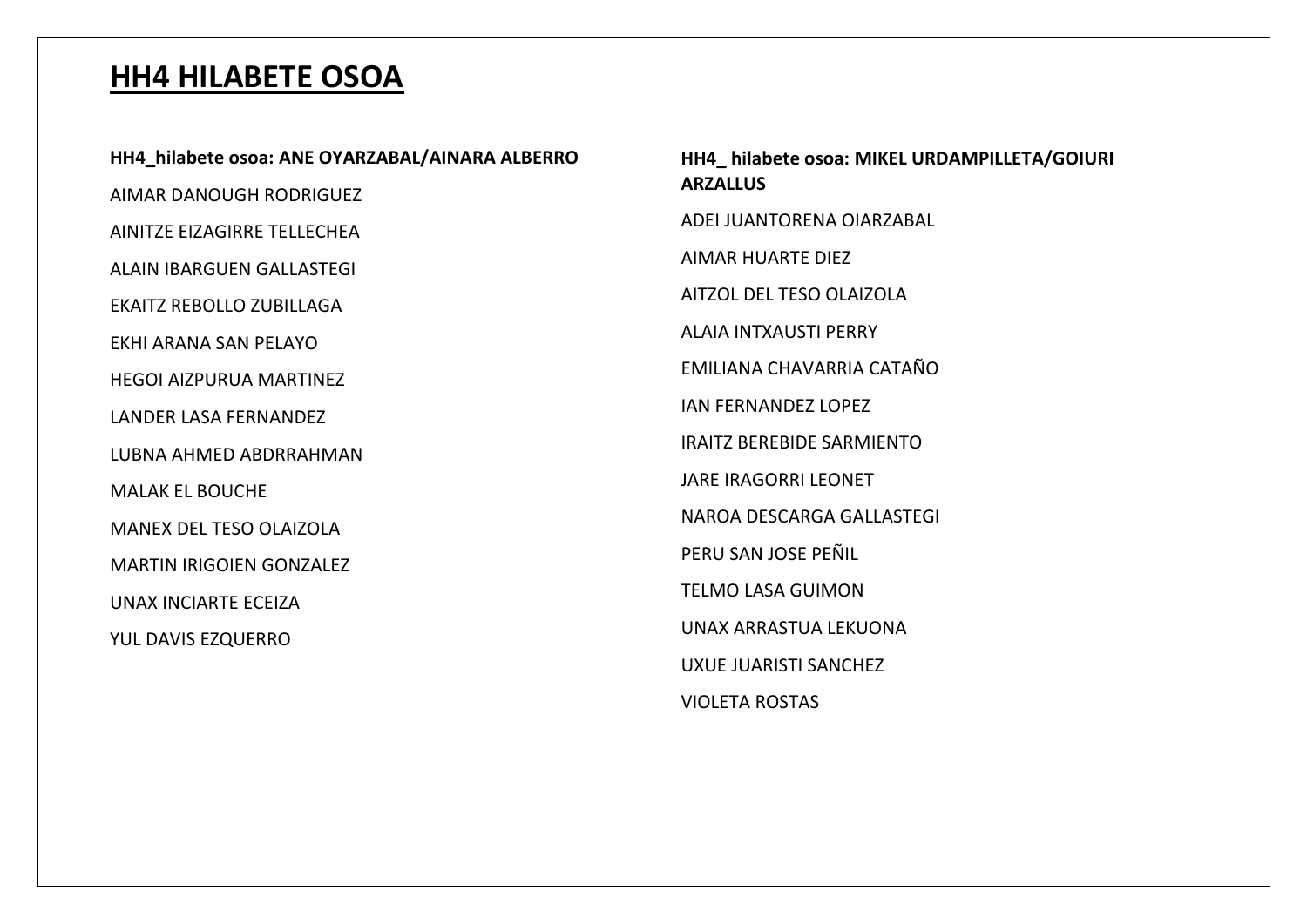## **HH5 1. HAMABOSTALDIA**

**HH5\_1.hamabostaldia: ITSASO MARCOS/LARRAITZ ETXARTE**

AINES ETXEBESTE AMARILLA

ALAIN ZABALA VALDIVIA

ERLANTZ LECUONA VIEJO

IRAIDE GARCIA GARCIA

IZURA ELIZALDE MAZIZIOR

LUKA ELLENRIEDER GOIKOETXEA

MARCOS FERNANDEZ ALONSO

OIER URRA PEREZ

SARA AYLLON GAZTELUMENDI

UGAITZ AGUIRREGOITIA DE SOUSA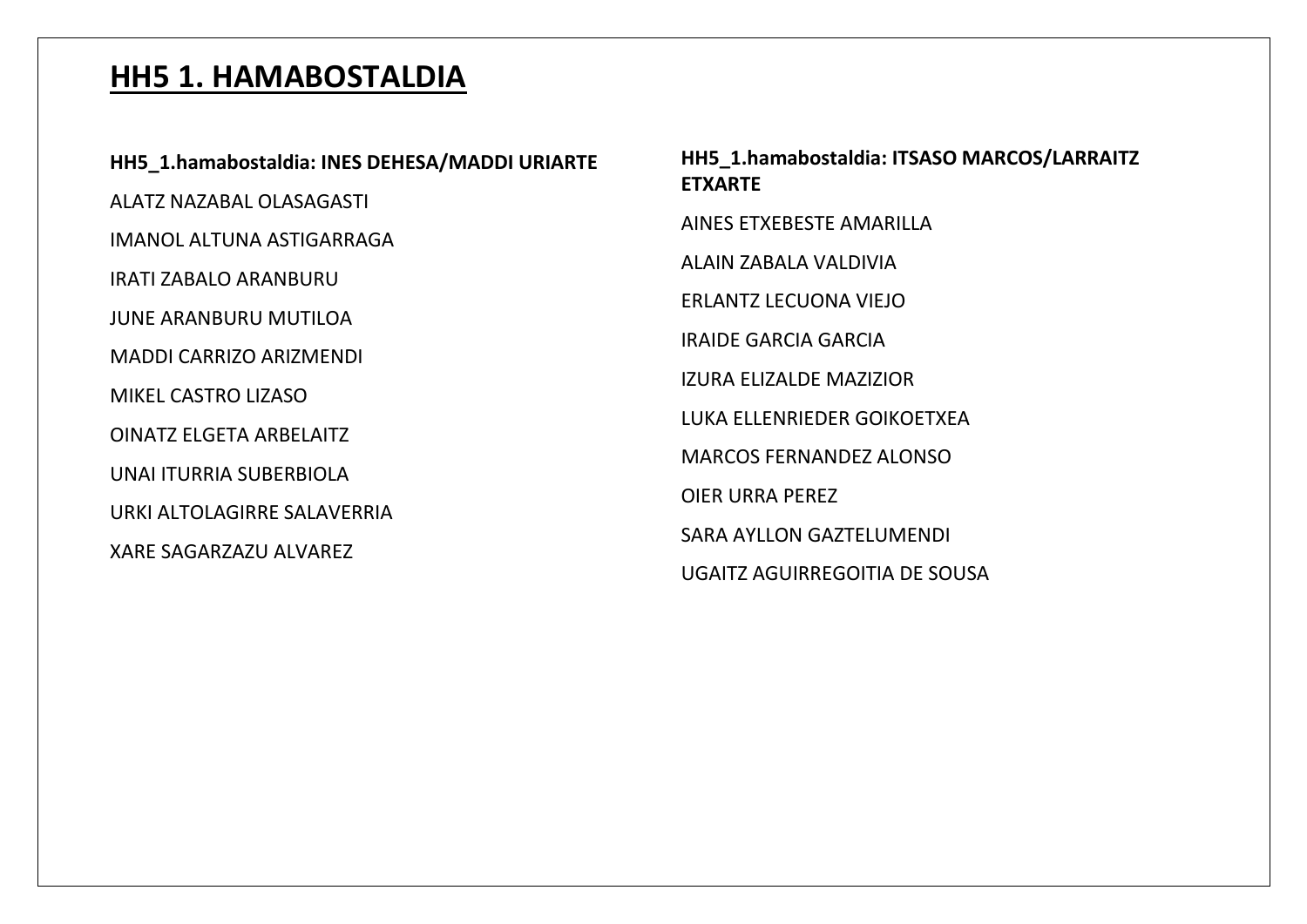#### **HH5 HILABETE OSOA**

**HH5\_hilabete osoa: NAROA OIARTZABAL**

ABDERRAHMAN MOHAMED EL MAMOUNE DADUIN

ADUR ETXEBESTE ARANBERRI

AIALA URKIZU GARCIA

ANDREA ARIZABALO GASTESI

BEÑAT LEGAZCUE MINGO

JUNE LABANDIBAR ARISTIZABAL

LUCIA GONZALEZ GOMEZ

LUIS ECEIZA TRAN

MAIALEN SUKIA MAKAZAGA

MAIDER HARREGUY RODRIGUEZ

OINATZ TELLETXEA ANDRES

OLAIA LIZARRALDE GALARDI

**HH5\_hilabete osoa: AIORA ETXEBESTE** AIA ZAPIRAIN ELAMRANI ALAIN HERNANDEZ ECHEVERRIA ANJE ARRUABARRENA LEKUONA DUNIXE MAKATZAGA VINUESA ELMER GOÑI PRIETO ENARA MANZANO ARRIAGA EÑAUT RETEGI ETXEBESTE IÑAKI LASA GUIMON IZAR IBARGUEN COUSILLAS LAIDA PEREZ OYARZABAL MARIA VELEZ DE GUEVARA ROJAS UNAI MOURELLE HERRERO UXUE ESCANO URDANPILLETA

**HH5\_hilabete osoa: ANE ESTARLOA** ANDER FARIÑA GARCIA ANNE INTXAURRANDIETA SEIN ARHANE RETEGI ETXEBESTE EKHI BERRUETA VITORIA ENAITZ BERISTAIN MARITXALAR IRATI ARBELAITZ POBES IRATI LOPEZ DIOS JUNE BENITO LARRAYA MANEX SALINAS GARTZIA NAROA GAZTELUMENDI YARZABAL OIER MITXELENA MONROY OIHAN SANCHEZ IGLESIAS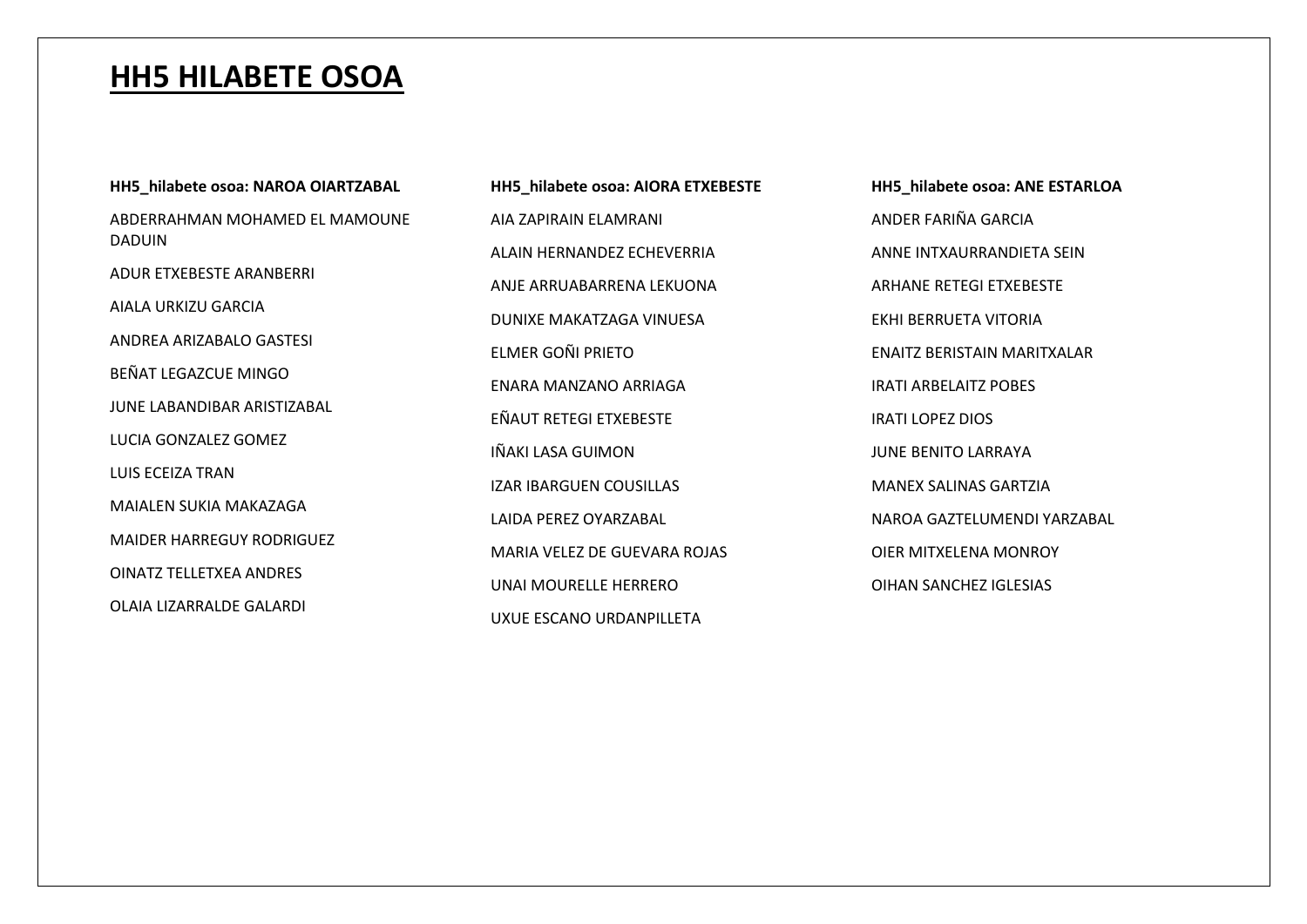### **LH1 1. HAMABOSTALDIA**

LH1\_1.hamabostaldia: GARAZI URDANPILLETA/ UDANE ALTUNA

AHETZ KORTAJARENA ETXEBESTE

AMETS MURO LASA

ARHANE ZABALA ARTOLA

ASIER VALDIVIESO MITXELENA

IZADI IBARGUEN ZAPIRAIN

**IZARO ARBIDE ZALAKAIN** 

JUNE DESTRO ARCELUS

LEIRE VILLALUZE RAZKIN

**MADDI SUSPERREGI YEROBI** 

MAIALEN AZPIAZU SAENZ

**MARTXEL ARAGON HERNANDEZ** 

MIREN SANCHEZ MONTEJO

OINATZ ERAUNTZETAMURGIL LERTXUNDI

**SUA GASTON ZAPIRAIN** 

UGAITZ MARITXALAR LEKUONA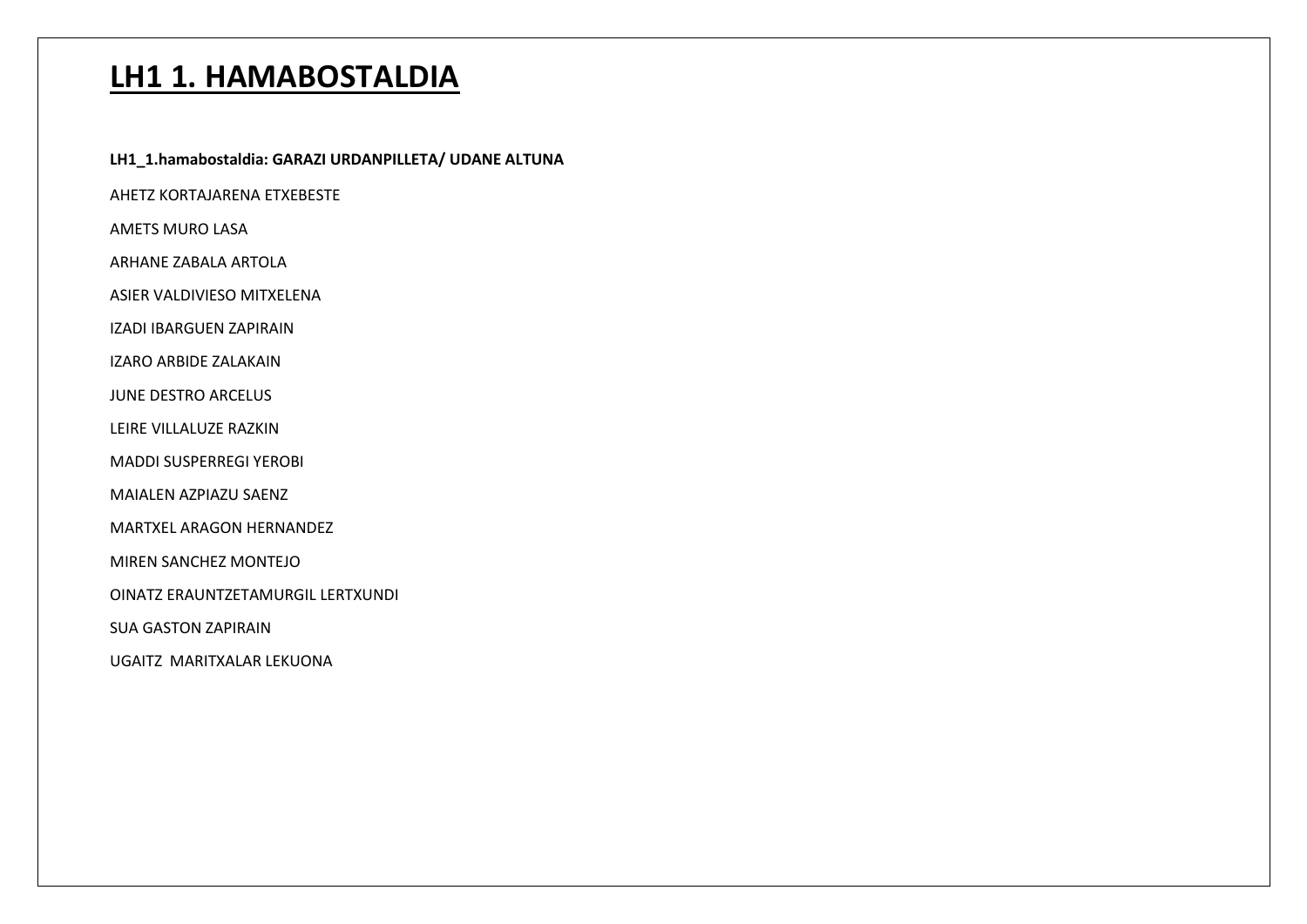#### **LH1 HILABETE OSOA**

**LH1\_hilabete osoa: IRATZ UDAETA**

AITANA BARRON GUERRA

ANARI LARBURU TOLOSA

ANER JUARISTI SANCHEZ

ARENE LUJANBIO LARREA

GAROA KORTA GUERRA

GILLEN MATA GONZALEZ

ISAKA UNAX NDONG ETXEZARRETA

NOEL DIAZ DE MENDIBIL RODRIGUEZ

OLIVIA IGEA MARTIN

SEBASTIAN LACATUS

TYMUR KUDRIAVTSEV

UNAI TREKU HONTORIA

**LH1\_hilabete osoa: GORKA MITXELENA** ANE LAKA SAN MARTIN EKAIN IRIGOIEN ETXEBESTE ENEKO GOROSTIDI ESKUDERO IRAIA ARABOLAZA OJANGUREN JON SAN JOSE PEÑIL KATTALIN ZALAKAIN GONZALEZ LEIRE FERNANDEZ PASCUAL LOLA RAMOS MARTINEZ MADDI GRANADO MARCOS MADDI ZUMETA ARBELAITZ SUSPERREGI BILBAO ARANE HARKAITZ UBIRIA PEREZ MALEN UZKUDUN ZABALA

**LH1\_hilabete osoa: IRATI HUITZI** AIORA DOS ANJOS JUAREZ ARHANE OTAEGUI GARZON AROA PINILLOS LEKUONA IAN UBE RAMIREZ IBAI LABANDIBAR ARISTIZABAL JARE ARRIETA BENGOETXEA KATTALIN ALIJOSTES IRASTORZA LIHER LARREA ETXEBESTE MIKEL GAJARE SALAVERRIA NAROA MENDEZ RIVAS NIKOLE ARISTIZABAL TEJEDA OIER ESNAOLA INZA

**LH1\_1. hilabete osoa: PATRICIA ZALDUA** EIDER PORTU ARBELAITZ GORKA ETXEBESTE CRUZ HANOT MEDINA OLAGUE INGUMA KARRIKIRI VALLEJO IRAITZ JUANTORENA OIARZABAL JULEN SAN ROMAN IRAOLA LOREA ARTOLA GOMEZ LUR MARTIN ANSA MAREN ESNAOLA INZA NEREA CALZADA MARTIN REDOUAN HOSSAIN IFTY UNAX OTAEGI SARASOLA VALENTIN VOLPE ARANA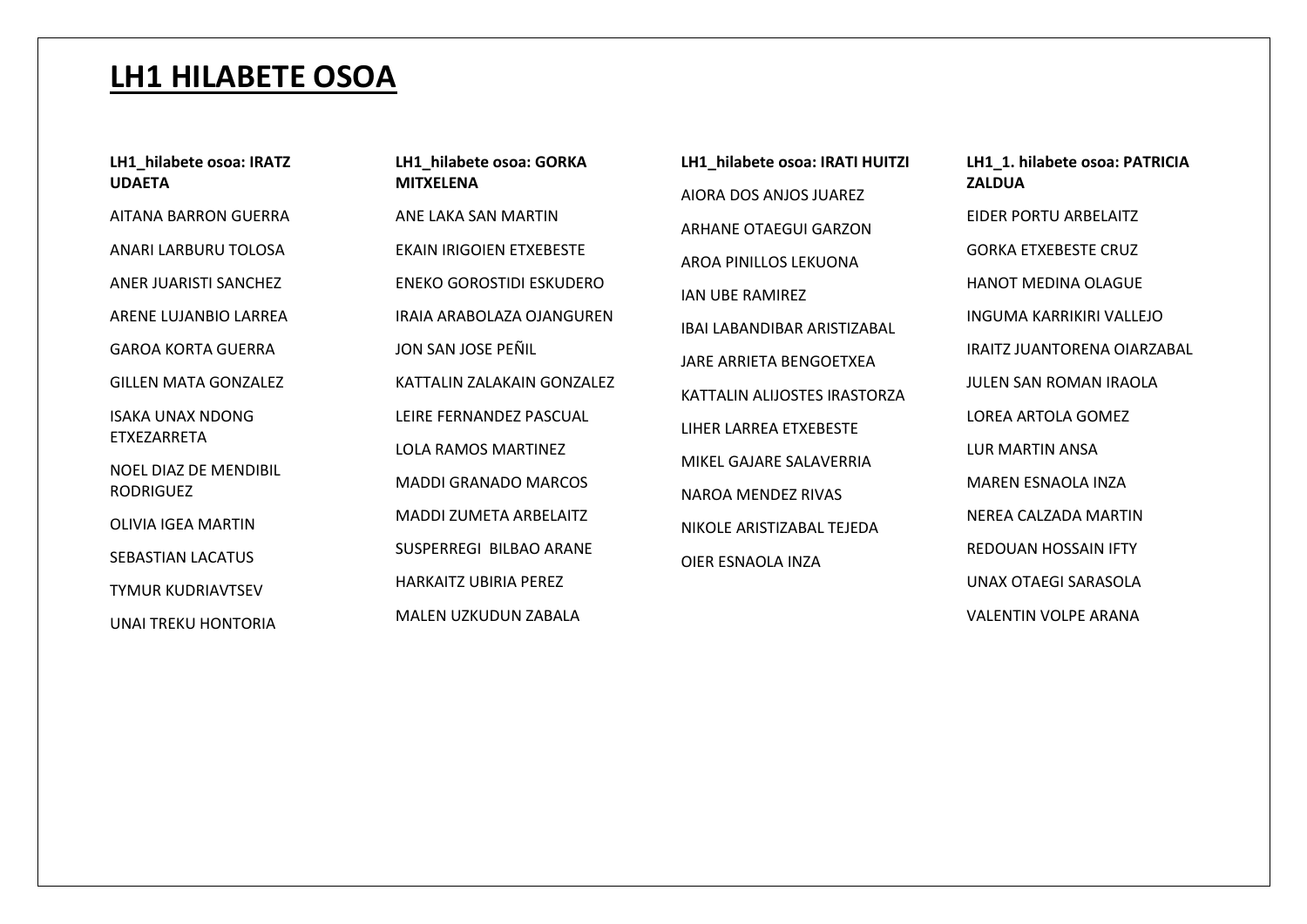### **LH2 1.HAMABOSTALDIA**

LH2\_1.hamabostaldia: ANDONI BARROSO/ IRATI ZABALA AIARA INCIARTE CINTERO AIUR OTXOA DE ALAIZA CEDILLO **ALAIA SANCHEZ ETXENIKE** ANNE ZUBIA AIZPURUA ARAITZ VALLEJO MORENO AROA ARBIDE ZALAKAIN **GEXAN JAUREGI IRASTORZA IRATI SANCHEZ SANCHEZ** JUNE GONZALEZ CAPELO **MALEN FERNANDEZ ELBERDIN** MALEN HERNDANDEZ CASTAÑE **MARIA GONZALEZ MARTIN** OIHAN ZABALEKU SALAS **OIAHNE GOÑI MIGUEL** UNAI ALTOLAGIRRE SALAVERRIA **UNAI UGALDE INTXAUSTI**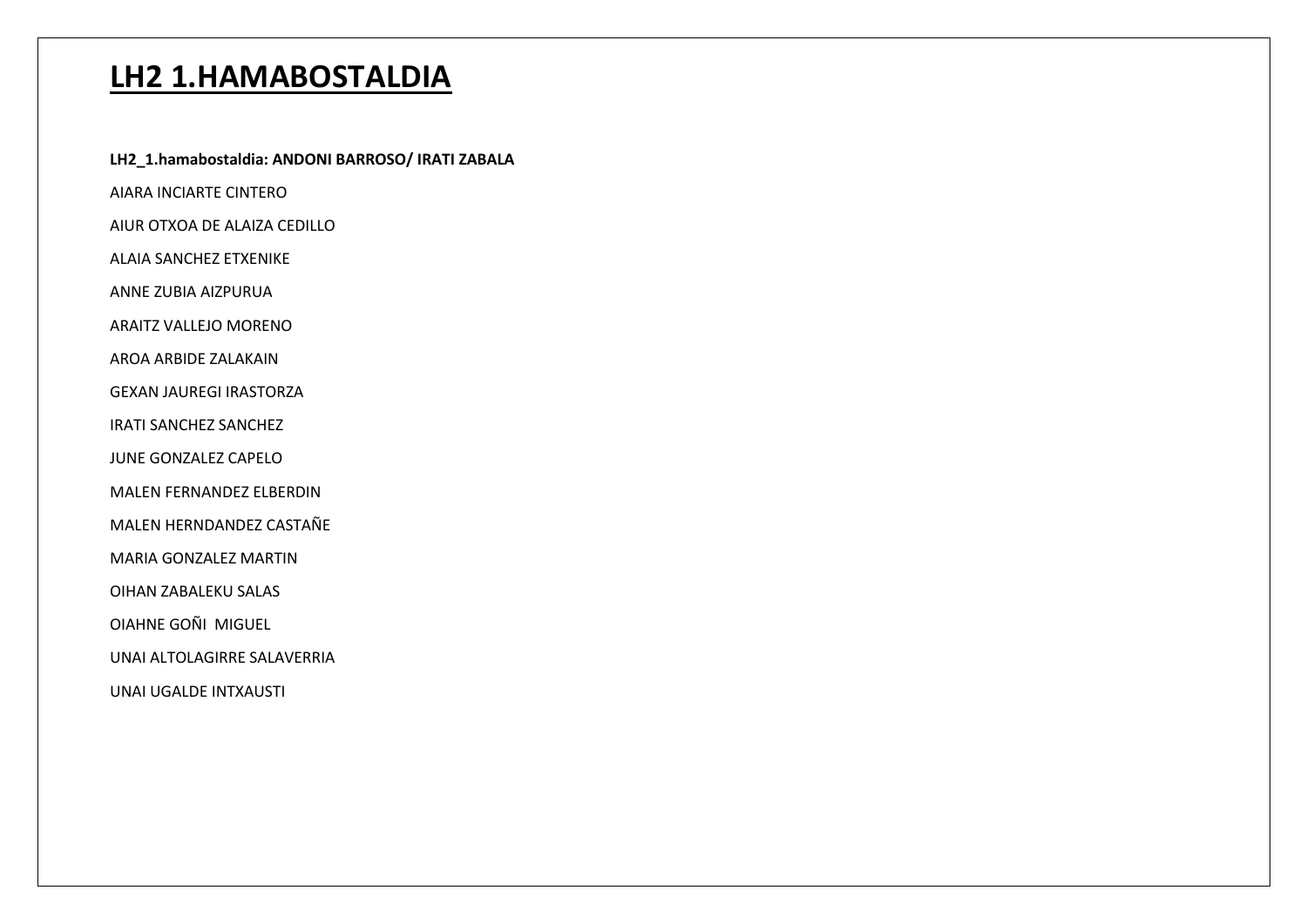### **LH2 HILABETE OSOA**

#### **LH2\_hilabete osoa: ADUR OIARTZABAL/ UGAITZ SUSPERREGI**

AIORA GONZALEZ DAVILA ALEJANDRA FERRERA NUÑEZ AMAIUR OSTOLAZA ALZISKUETA ARATZ SISTIAGA ARRIOLA ARITZ AGINAGA PIKABEA ELAI ETXEBESTE ARANBERRI INTZA MITXELENA MENDIZABAL LANDER GELBENTZU BERISTAIN NAROA LOPEZ OIARTZABAL OLAIA ELIZADLE ALBISTUR SAMUEL CATAÑO LONDOÑO UDANE DESKARGA GALLASTEGI XABAT CAMINO SANTOS

**LH2\_hilabete osoa: AINHOA ALDAI** AITZURI REBOLLO ZUBILLAGA ANDER GARMENDIA OIARTZABAL BERTOL IPARRAGIRRE PIQUER EIDER ROBLES ARBIDE GAUANE MINER ARIN HAIZEA MORO ARANBURU HARKAITZ UBIRIA PEREZ JUNE DEL TESO OLAIZOLA LEIRE HUARTE DIEZ MALEN UZKUDUN ZABALA OIHAN ECHEPARE ODRIOZOLA OIHAN GARCIA SANROMA URKO BREA LANDA

**LH2\_hilabete osoa: IRATXO SARASOLA** ALEX VIDAL TELLO ALIZE GARCIA SENIN ARHANE SUSPERREGI BILBAO EKAITZ ISASA ROJAS ELAIA MARTIN DOCAGARAT EÑAUT RODRIGUEZ PEREZ DE SAN ROMAN IRATI SUAREZ YAGUE JUNE GONZLAEZ DAVILA MARTI CASANOVA MANERA MIREIA SAGARRA MARTIN OIHAN HAMEL ODRIOZOLA TELMO GARCIA GAZTELUMENDI UXUE ARSUAGA ARANA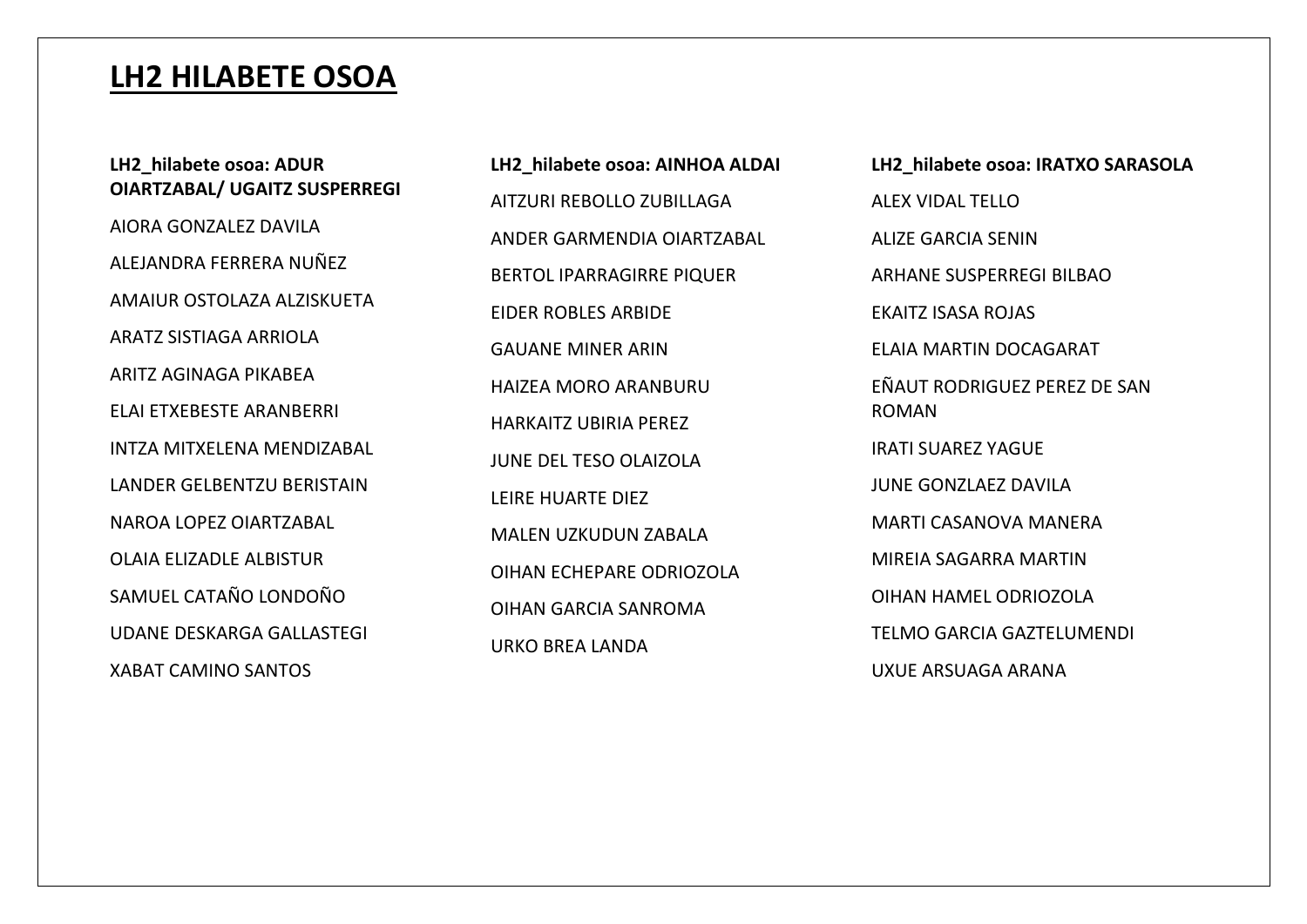### **LH3 1.HAMABOSTALDIA**

#### LH3\_1.hamabostaldia: BEÑAT DIAZ DE GUEREÑU

AIUR ELIZALDE MAZIZIOR

**ALEX OTEGI MAYOZ** 

ANE ELIZETXEA GARCIA

**ARETX RAZKIN MORENO** 

EKHI IRADI BELOKI

EKHI RAZKIN MORENO

EKI ARANBURU MUTILOA

EKI ZABALA VALDIVIA

**IKER SALABERRIA CARRERA** 

**JOSU CHANCA ROJO** 

**OIER ALBISU GETARIA**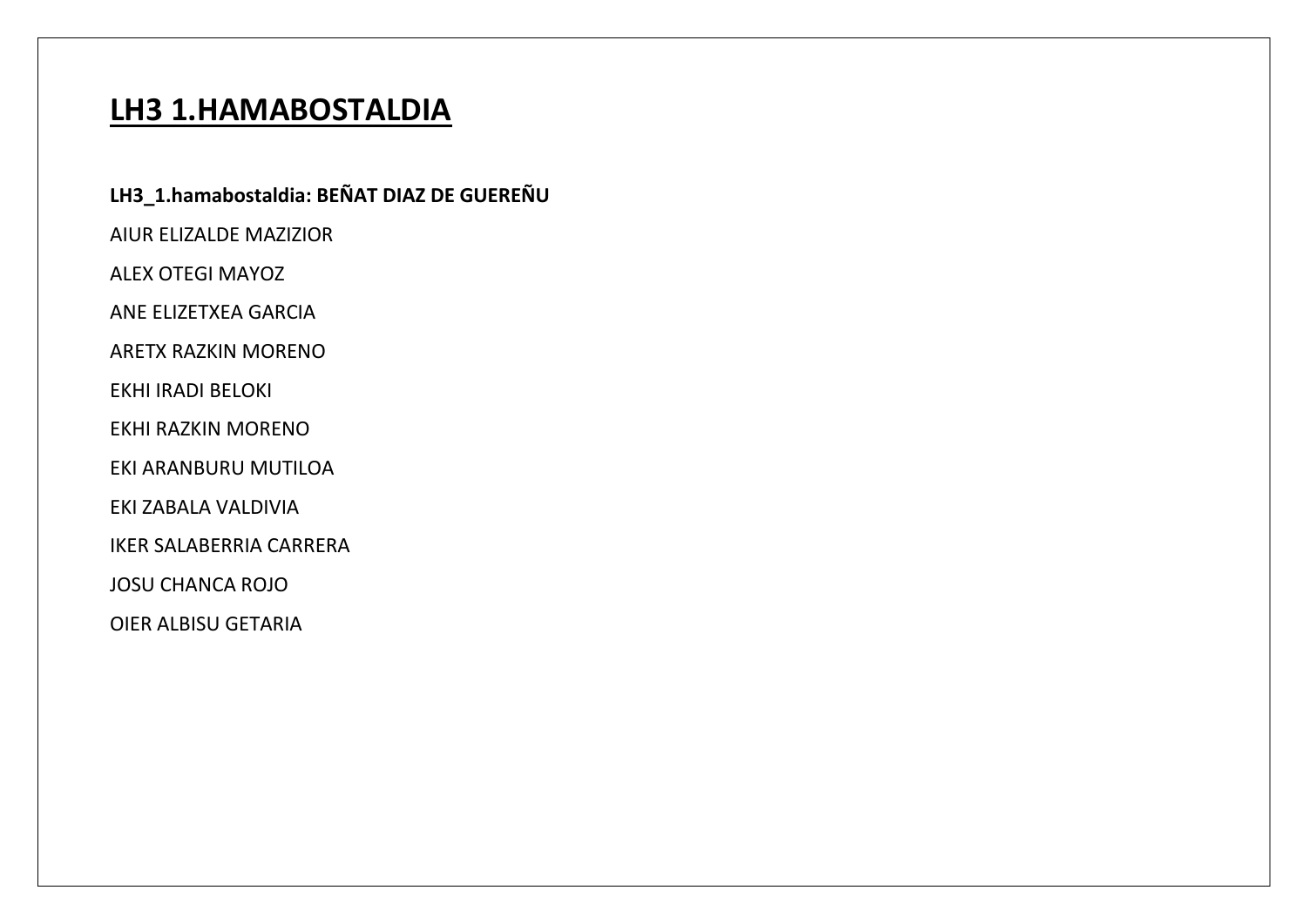#### **LH3 HILABETE OSOA**

#### **LH3\_hilabete osoa: HAIZEA SAEZ DE EGUILAZ**

ABDERRAHM SUEILEN ABDRRAHMA AHMED ADUR ETXEBERRIA EGUES ALAIN MITXELENA ARRUABARRENA ANDER GALFASORO UNANUE ANE ETXEBESTE EIZAGIRRE ARAIA SAN ROMAN IRAOLA IKER ETXEGOIEN HERNANDEZ JON HERNANDEZ IJURKO JUNE ESCANO URDANPILLETA MADDI MITXELENA IRIONDO XABIER SUKIA MAKATZAGA

#### **LH3\_hilabete osoa: GOIZTIRI ZAPIRAIN**

ANER CARCEDO CUESTA BEÑAT LOPEZ URDAPILLETA EIDER MITXELENA MONROY EKIHI SUSPERREGI GARMENDIA EKHIA LARBURU TOLOSA EKI CAETANO ETXEBESTE EKIÑE INZIARTE EZEIZA JARA GONZALEZ GUTIERREZ-SOLANA LUCIA RONCERO SANCHEZ MAREN OLAIZ ALBIZU UDANE PORTU HENANDEZ

#### **LH3\_hilabete osoa: IMANOL MARTIN/MAIALEN LEKUONA**

ALAIN ELIZASU IÑARRA

ANE LEKUONA ARREGI

DIANA ROSTAS

EKAIN SENPERENA ANSA

ELAIA RIO QUINTANA

GANIX ZURIARRAIN URDANPILLETA

IRATI GAZTELUMENDI YARZABAL

LOUISA COWLEY MARTINEZ

NAHIA DOS ANJOS JAUREZ

UNAI GIL FERNANDEZ

UNAI OTEGUI ROMERO

UXUE LOPEZ DIOS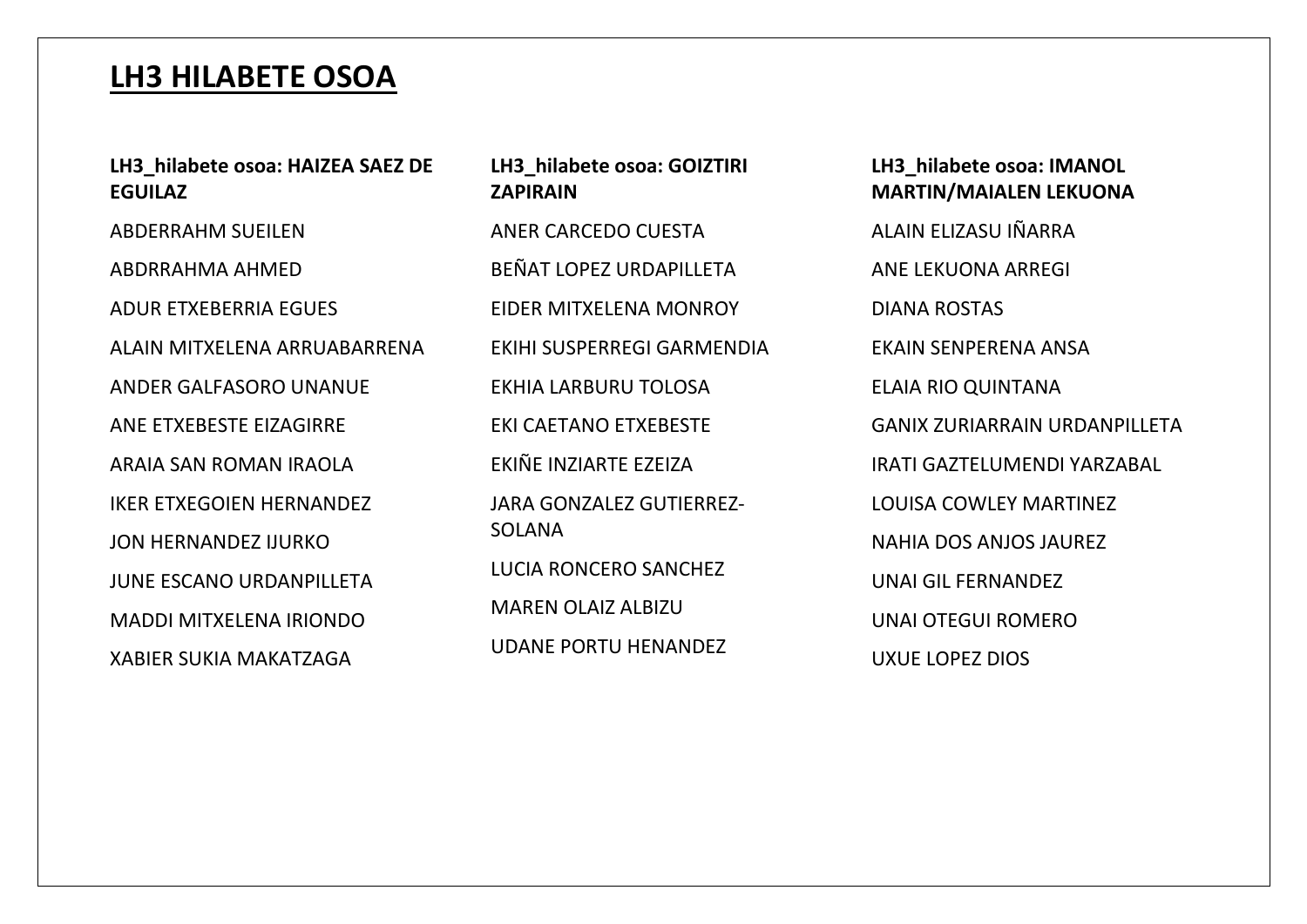### **LH4 1.HAMABOSTALDIA**

LH4\_1.hamabostaldia: ANE LEONET/ MADDI SOROA

AIMAR VENTURA USABIAGA

ANDRES FERNANDEZ ALFONSO

ARAI EGIGUREN LEGORBURU

ARITZ APARICIO PAGADIZABAL

AROA GURIDI SOLIÑO

**CLOE GARCIA GAZTELUMENDI** 

**EKAIN AMEZTOY HERNANDEZ** 

**ELAIA RICO MARTIN** 

IZARO APEZETXEA LIZASO

**JUNE IRIGOIEN MATAS** 

JUNE TORTOLES GONZALEZ

MADDI ZUBIA AIZPURUA

OIHAN SANCHEZ ETXENIKE

UNAI UNANUE AMEZTOY

**UXUE LANZ BRIT**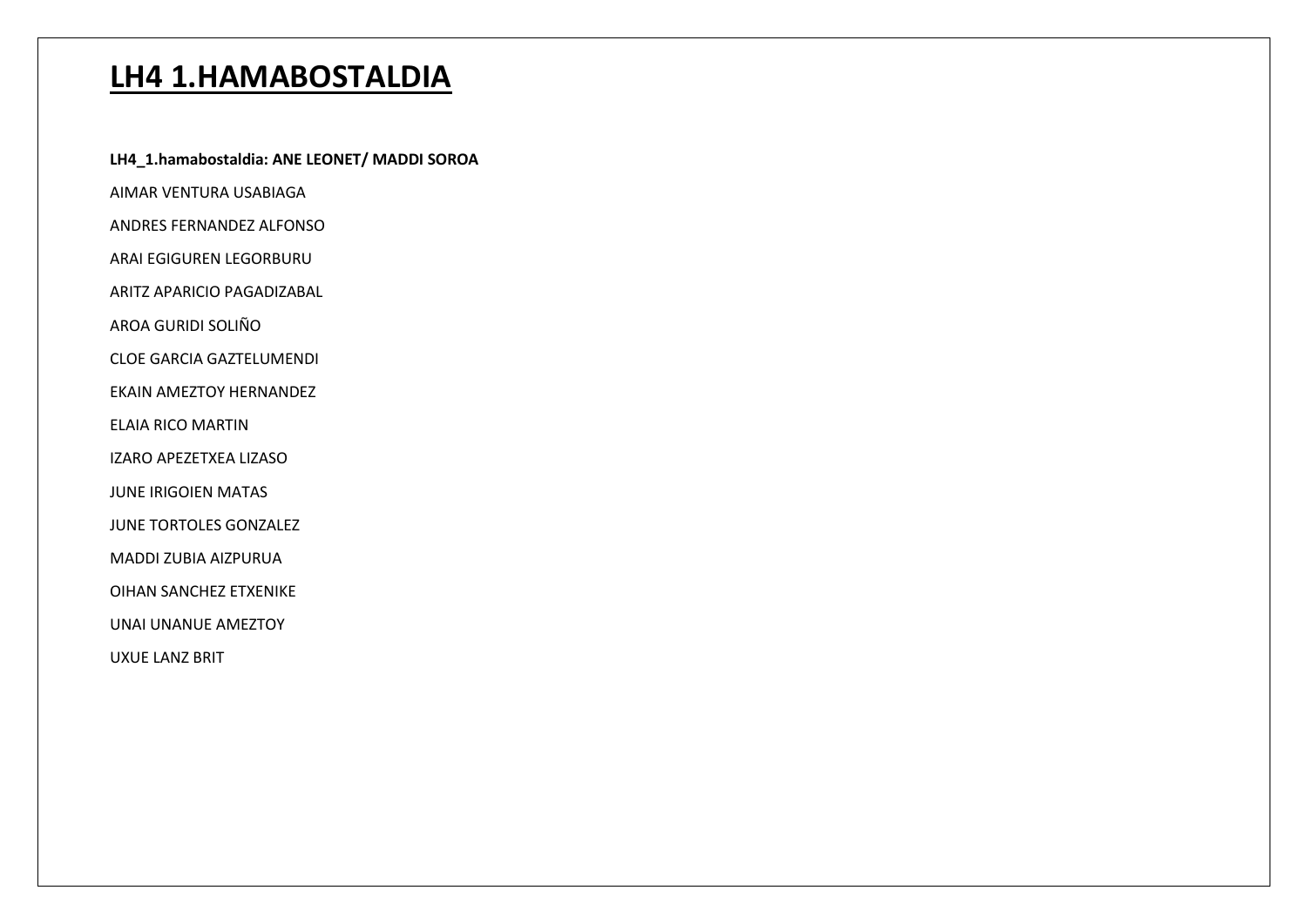#### **LH4 HILABETE OSOA**

**LH4\_ hilabete osoa: IZAR ETXEBERRIA** ABEL EGUZKITZA MARTINEZ ANE MUJIKA TXURIO ARITZ OIARTZABAL GONZALEZ EKAIN GARMENDIA OAIRTZABAL HAITZ LASA BELLO HODEI MITXELENA OLATZIREGI IAN DAVIS EZQUERRO LOREA KORTAJARENA MUJIKA MALEN BERGARETXE LIZASO MANEX ELGETA TOLOSA NOAR LATORRE LARRAYA

**LH4\_hilabete osoa: JARA LUJANBIO** AIERT ORTEGA URDANPILLETA AIORA LEGAZCUE MINGO ALEJANDRO CALZADA GONÇALVES ASHLY SAAVEDRA RIVERA AURITZ URKIZU GARCIA JOANE IRIGOIEN ETXEBESTE JUNE GIL FERNANDEZ LEIRE SUAREZ YAGUE MARKEL UZKUDUN ZABALA NOA POLO RUBIO OIHAN FERNANDEZ INZIARTE UGAITZ GETARIA IÑARRA

**LH4\_hilabete osoa: AITOR AZPIROZ** AIUR SARRIEGI MADARIAGA ANDER ARBELAITZ POBES ARIANNA FERRERA NUÑEZ CARLA VIDAL TELLO CHLOE IGEA MARTIN IPAR MARTIN ANSA IRAIA OIARTZABAL ZARAGOZANO IRATI ASTIBIA GETARIA IZAN GARCIA MARTINEZ NAHIKARI ILLARREGI LEKUONA OIER DACOSTA OIARTZABAL OINATZ KORTA GERRA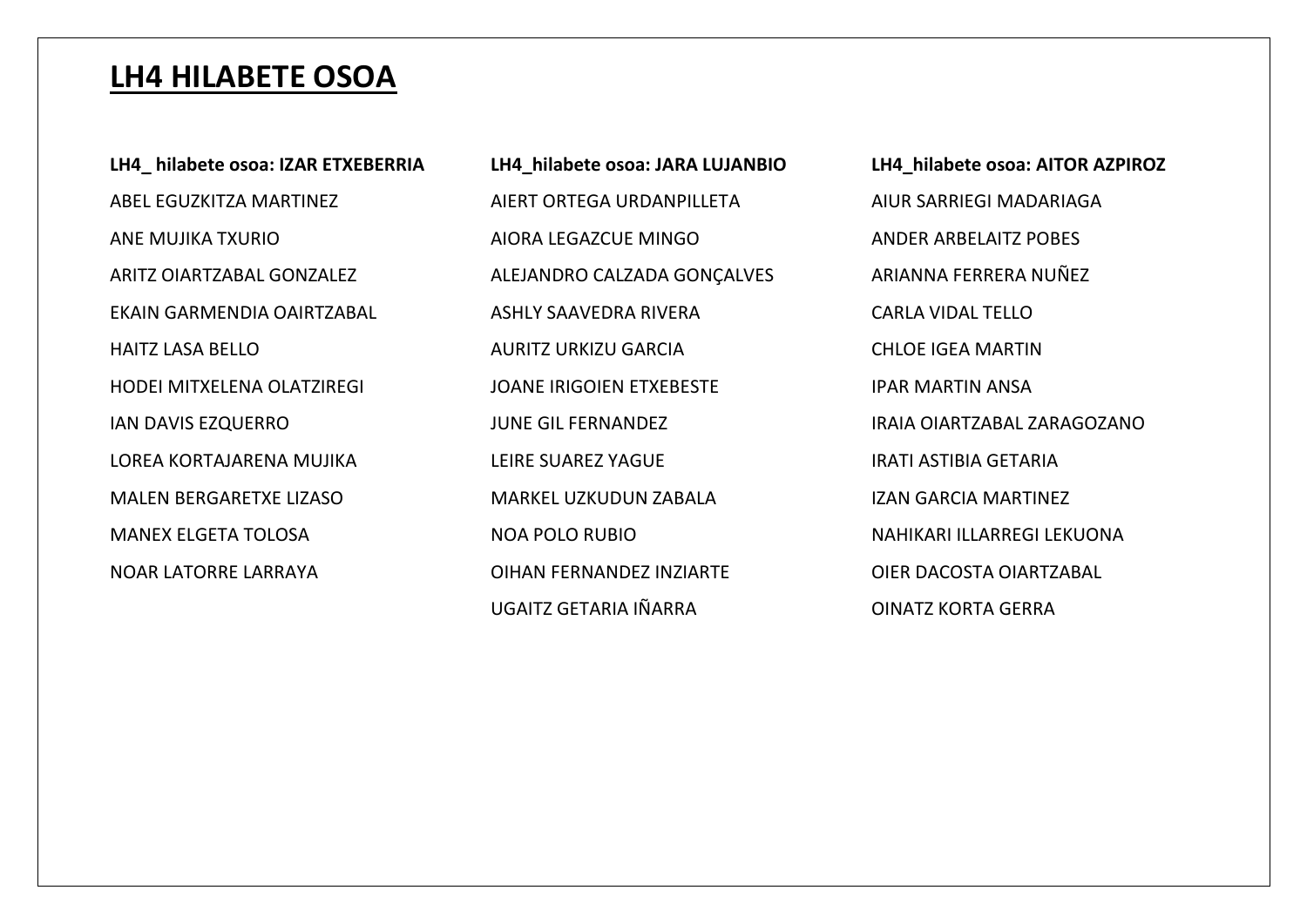### **LH5 1.HAMABOSTALDIA**

**LH5\_1.hamabostaldia: ANDONI MITXELENA** AITOR GARRIDO SILVA ALAIN MUÑOZ JAUREGI ANDONI SANCHEZ MONTEJO ARITZ MAKAZAGA GARATE IZAR ARANBURU MUTILOA IZIZE MENDIZABAL BAZTERRA LOREA STEPEHNEZ TXURIO LUR GASTON ZAPIRAIN MADDI ELIZETXEA GARCIA MADDI AMAIUR ZUBIMENDI ESNAL MAREZ INTZIARTE GELBENTZU

**LH5\_1.hamabostaldia: GARAZI DIAZ DE GEREÑU** AIARA OTXOA DE ALAIZA CEDILLO AITANA ROBLES RODRIGUEZ AITZ ELIZALDE MAZIZIOR ARHANE ETXEBERRIA MARTIARENA BEÑAT SUSPERREGI YEROBI HARKAITZ GARCIA GERRIKO LUA GONZALEZ CAPELO MADDI IRADI BELOKI MARKEL ALBISU GETARIA MARKEL MINER ARIN OIHANE MARITXALAR EGILEGOR UNAX MINER ARIN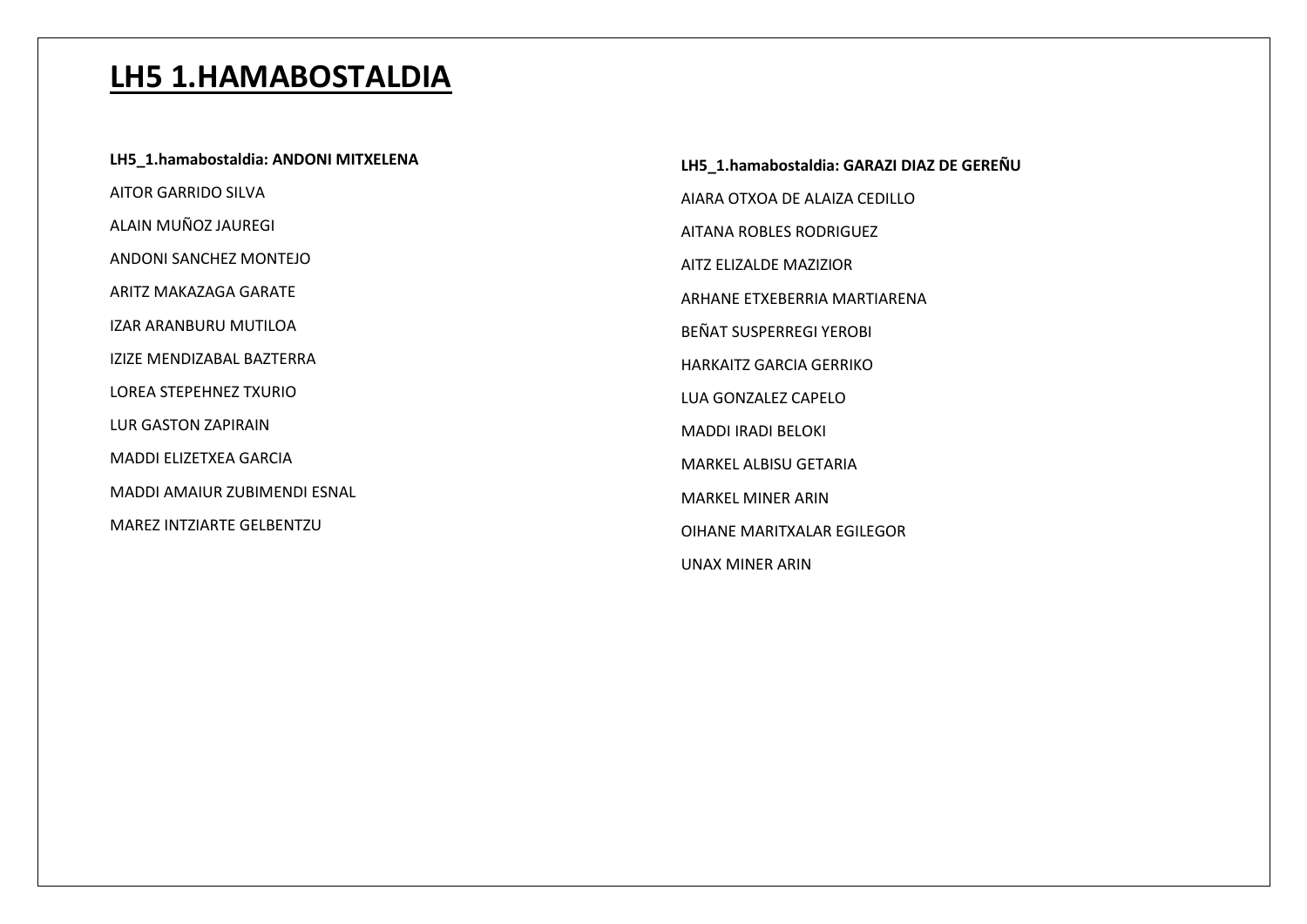# **LH5 HILABETE OSOA**

| LH5 hilabete osoa: ANNE FILGUEIRA | LH5 hilabete osoa: ALAITZ OLARTE |
|-----------------------------------|----------------------------------|
| <b>ALAIN GARCIA SENIN</b>         | <b>ABDRABOU LEKBIR</b>           |
| ALAIN PIKABEA OLLERO              | ANJE GOMEZ ESNAOLA               |
| ANE UGARTE GONZALEZ               | ARIANE VITAL PIKABEA             |
| <b>CYRO RICHARD ALVES</b>         | ASIER GALFAROSRO UNANUE          |
| EIDER BERRUETA VITORIA            | HELENE ETURA MENDIZABAL          |
| <b>ENAITZ ALFONSO LEGORBURU</b>   | <b>IBAI MITXELENA OLATZIREGI</b> |
| <b>IBAI ROBLES ARBIDE</b>         | INTZA DEL TESO OLAIZOLA          |
| <b>IZARO ISASA ARRASTUA</b>       | IRATI ARSUAGA ARANA              |
| <b>JUNE RUIZ RETEGI</b>           | <b>JULEN FERNANDEZ IJURKO</b>    |
| KATTALIN ALTUNA ASTIGARRAGA       | LIDE LARREA ETXEBESTE            |
| <b>MARKEL VARGAS GARCIA</b>       | <b>MALEN ANDUEZA TORRECILLA</b>  |
| MIKEL ARRUABARRENA LEKUONA        | UNAI ELVIRA LEGORBURU            |
|                                   |                                  |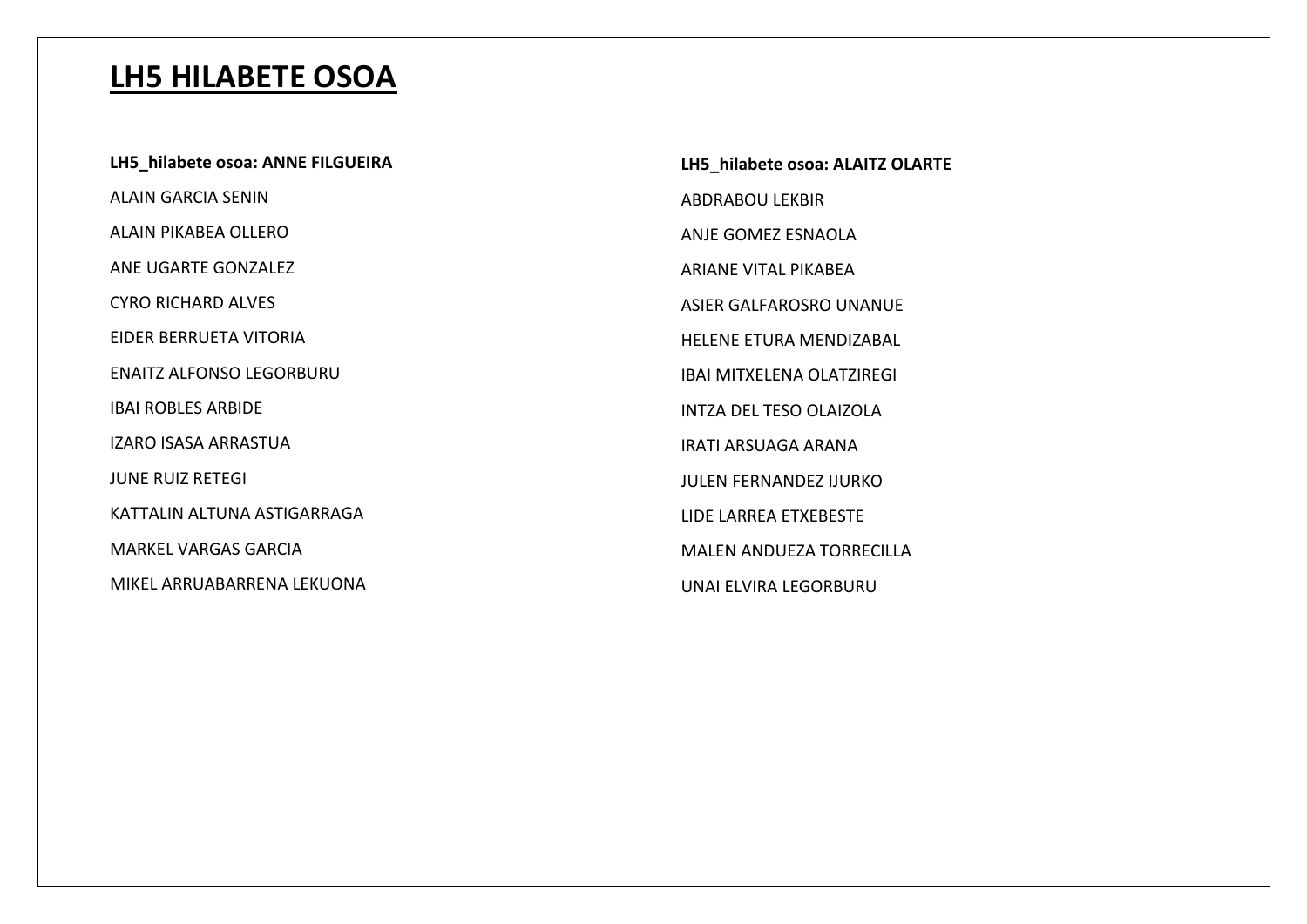#### **LH6**

**LH6\_ XABI AZPIROZ** AIORA AGINAGA PIKABEA ANER GOIA ODRIOZOLA AURITZ JAUREGI IRASTORZA AXEL LASA IRASTORZA GODHAVARI FLORES ALONSO IBAI SANZBERRI AIZPURUA IRAITZ APEZETXEA LIZASO JULEN RONCERO SANCHEZ JUNE EZPONDA PORTU MARA UGARTE GONZALEZ MATTIN GELBENTZU BERISTAIN MIKEL LOPEZ CARDEIRO MIKEL LOPEZ SANTESTEBAN NAIA AROZAMENA IBAÑEZ OIER COUSILLAS MARTINEZ OIHAN ALTOLAGIRRE LORENZO OIHAN ARISTIZABAL CRUZ UXUE ZUBELDIA HUEGUN

**LH6\_hilabete osoa: ITSASO ARRUTI** ADUR SALVADOR SANZBERRO AIEKO RETEGI ETXEBESTE ALAITZ LORZA MARTINEZ ARAHANE IDOATE MENDIZABAL ELAIA ERKIZIA ORTEGA ENERITZ LORZA MARTINEZ IKER KORTAJAREAN MUJIKA IZARO ZAPIRAIN BENAVIDES JUNE CAETANO ETXEBESTE MANEX IRIGOIEN ETXEBESTE NAHIA ETXEGOIEN HERNANDEZ NAHIA FERNANDEZ INZIARTE SARA LEIZA REZOLA

**LH6\_hilabete osoa: ITSASO UITZI** EKIÑE PORTU HERNANDEZ ENARA INTXAURRANDIETA SEIN INGE MITXELENA IRIONDO KIMETZ ZURIARRAIN URDAMPILLETA LIER BERGARETXE LIZASO MAIALEN MENDEZ RIVAS NAROA ETXEBESTE EIZAGIRRE NAROA IRIGOYEN GARAÑO NAROA SENPERENA ANSA NORA FERNANDEZ GARCIA ODEI BREA LANDA OIER ELIZASU IÑARRA YUMA ZAPIRAIN HERCE